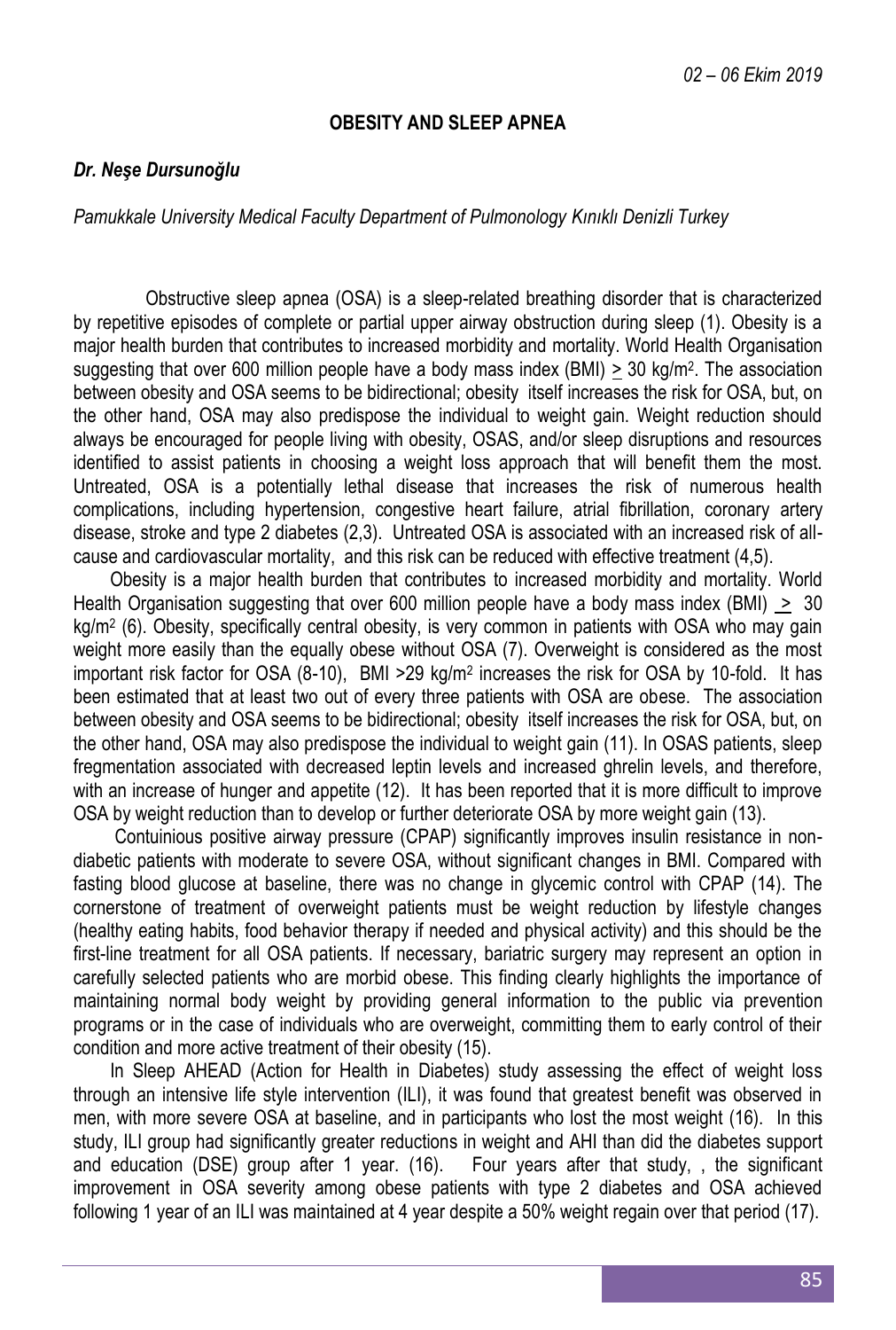### *20. Ulusal Uyku Tıbbı Kongresi*

The global epidemic of obesity is no doubt associated with consequent increased prevalence of OSA, which may often be present even in nonsleepy individuals (18). Also abnormalities in neck soft tissue mass is a risk factor for OSA. OSA is associated with both growth hormone (GH) excess and severe GH deficiency in adults. Peker et al, showed that GH therapy does not induce or aggravate OSA in GH-deficient adults (19). In a more recent study of same group, GH treatment increased the severity of OSA in men with abdominal obesity without any effect on subjective daytime sleepiness possibly by GH-induced increase of neck volume (20).

European Sleep Apnea Database

## (ESADA) cohort

#### European Sleep Apnea Database

(ESADA) cohort

European Sleep Apnea Database (ESADA) registry suggested that PAP therapy was not associated with systematic weight change in a general clinical sleep laboratory cohort. However, weight gain was seen in a pre-dominantly non-obese subgroup, while there was a modest weight reduction in obese patients under PAP therapy (21).

The major findings of Wong et al meta-anaysis were that in OSA patients: a) bariatric surgery (regardless of type) can lead to substantial weight loss, significant reductions in OSA severity, as well as considerable improvement in daytime sleepiness (assessed using the ESS), b) surgical weight loss is more effective in reducing both AHI and BMI when compared to non-surgical weight loss strategies, c) higher baseline AHI and BMI, as well as a longer duration of follow-up, are associated with greater reductions in weight and AHI, d) there is no relationship between the amount of weight lost and the improvement in AHI, e) a significant proportion of patients still had residual OSA postsurgery despite improvements in clinical symptoms (22).

In a network metaanalysis synthesizing evidence from available studies comparing the efficacies of supervised aerobic exercise training, dietary weight loss, mandibular advancement devices (MADs), and CPAP in the treatment of sleep apnea, authors found that CPAP is the most efficacious in complete resolution of sleep apnea and in improving the indices of saturation during sleep. While MADs offer a reasonable alternative to CPAP, exercise training which significantly improved daytime sleepiness (ESS) could be used as adjunctive to the former two (23).

Weight reduction should always be encouraged for people living with obesity, OSAS, and/or sleep disruptions and resources identified to assist patients in choosing a weight loss approach that will benefit them the most (24). The literature has shown that bariatric surgery has a significant effect on sleep apnoea, inducing resolution or improvement in the majority of cases (25-28).

Bariatric surgery is an effective treatment for OSA, but it is impossible to predict which patients will have persisting symptoms. Bariatric surgery should be at least kept in mind while treating severely or morbidly obese OSA patients. As generally in obesity treatment, multidisciplinary collaboration is needed. Also more long-term follow-up studies are needed to investigate the recurrence rate of OSA after bariatric operations. The number of bariatric operations is constantly increasing, and in 2013 nearly 469,000 bariatric operations were performed worldwide (29).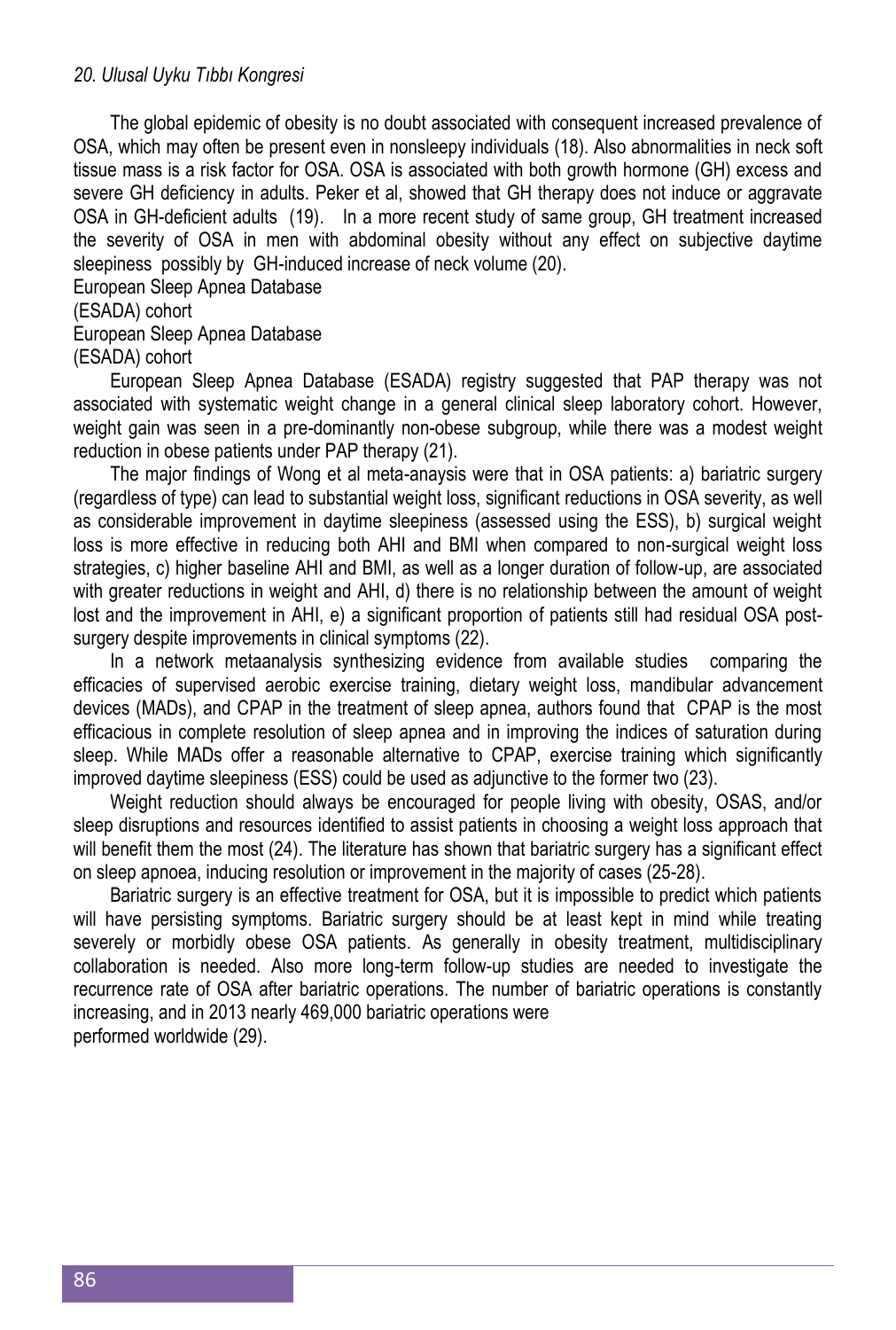# **REFERENCES**

1. American Academy of Sleep Medicine. *International Classification of Sleep Disorders*. 3rd ed. Darien, IL: American Academy of Sleep Medicine; 2014.

2. Punjabi NM. The epidemiology of adult obstructive sleep apnea. *Proc Am Thorac Soc*. 2008;5(2):136–143.

3. Peker Y, Franklin K, Hedner J. Coronary artery disease and sleep apnea. In: Kryger MH, Roth TT, Dement WT, eds. Principals and Practice of Sleep Medicine. 6th Edn. Philadelphia, Elsevier, 2017; pp. 1264–1270. 2

4. [Peker Y,](https://www.ncbi.nlm.nih.gov/pubmed/?term=Peker%20Y%5BAuthor%5D&cauthor=true&cauthor_uid=29217597) [Thunström E](https://www.ncbi.nlm.nih.gov/pubmed/?term=Thunstr%C3%B6m%20E%5BAuthor%5D&cauthor=true&cauthor_uid=29217597), [Glantz H,](https://www.ncbi.nlm.nih.gov/pubmed/?term=Glantz%20H%5BAuthor%5D&cauthor=true&cauthor_uid=29217597) [Wegscheider K,](https://www.ncbi.nlm.nih.gov/pubmed/?term=Wegscheider%20K%5BAuthor%5D&cauthor=true&cauthor_uid=29217597) [Eulenburg C.](https://www.ncbi.nlm.nih.gov/pubmed/?term=Eulenburg%20C%5BAuthor%5D&cauthor=true&cauthor_uid=29217597) Outcomes in coronary artery disease patients with sleepy obstructive sleep apnoea on CPAP. [Eur Respir J.](https://www.ncbi.nlm.nih.gov/pubmed/29217597) 2017 Dec 7;50(6)

5. Young T, Finn L, Peppard PE, et al. Sleep disordered breathing and mortality: eighteen-year follow-up of the Wisconsin sleep cohort. *Sleep*. 2008;31(8):1071–1078.

6. Obesity and overweight. World Health Organisation (WHO); 2016

7.Phillips BG, Hisel TM, Kato M, Pesek CA, Dyken ME, Narkiewicz K, Somers VK (1999) Recent weight gain in patients with newly diagnosed obstructive sleep apnea. J Hypertens 17:1297–1300 8.Wolk R, Shamsuzzaman AS, Somers V. Obesity, sleep apnea, and hypertension. Hypertension 2003;42:1067-74.

9. Young T, Skatrud J, Peppard PE. Risk factors for obstructive sleep apnea in adults. JAMA 2004;291:2013-6.

9. Young T, Peppard P, Shahrad T. Excess weight and sleep-disordered breathing.

J Appl Physiol 2005;99:1592-9

11. Pillar G, Shehadeh N. Abdominal fat and sleep apnea: the chicken or the egg? Diabetes Care 2008;31:303-9

12 Spiegel K, Tasali E, Penev P, Van Cauter E. Sleep curtailment in healthy young men is associated with decreased leptin levels, elevated ghrelin levels, and increased hunger and appetite. Ann Intern Med 2004;141:846-50.

13.Newman AB, Foster G, Givelber R, Nieto FJ, Redline S, Young T. Progression and regression of sleep-disorders breathing with changes in weight. Arch Intern Med 2005;165:2408-13

14. Yang D, Liu Z, Yang H, Luo Q. [Effects of continuous positive airway pressure on glycemic](https://www.ncbi.nlm.nih.gov/pubmed/22411171)  [control and insulin resistance in patients with obstructive sleep apnea: a](https://www.ncbi.nlm.nih.gov/pubmed/22411171) meta-analysis. Sleep Breath. 2013 Mar;17(1):33-8

15. Uusitupa M, Tuomilehto J, Puska P. Are we really active in the prevention of obesity and type 2 diabetes at the community level? Nutr Metab Cardiovasc Dis 2011;21:380-9

16. Foster GD, Borradaile KE, Sanders MH, et al. A randomized study on the effect of weight loss on obstructive sleep apnea among obese patients with type 2 diabetes: the Sleep AHEAD study. Arch Intern Med 2009;169:1619-26.

17. Kuna ST, Reboussin DM, Borradaile KE, Sanders MH, et al. Sleep AHEAD Research Group of the Look AHEAD Research Group. Long-term effect of weight loss on [obstructive sleep](https://www.ncbi.nlm.nih.gov/pubmed/23633746)  apnea severity in obese patients with [type 2 diabetes.](https://www.ncbi.nlm.nih.gov/pubmed/23633746) Sleep. 2013 May 1;36(5):641-649A.

18. Peker Y. [Platelet activity and cardiovascular risk in](https://www.ncbi.nlm.nih.gov/pubmed/21509333) obesity and obstructive sleep apnea: [compelling need for interdisciplinary research?](https://www.ncbi.nlm.nih.gov/pubmed/21509333) J Clin Sleep Med. 2011 Apr 15;7(2):179-8

19. Peker Y, Svensson J, Hedner J, Grote L, Johannsson G. Sleep apnoea and quality of life in growth hormone (GH)-deficient adults before and after 6 months of GH replacement therapy. Clin Endocrinol (Oxf) 2006;65:98-105. 1

20. Karimi M, Koranyi J, Franco C, Peker Y, Eder DN, Angelhed JE, Lönn L, Grote L, Bengtsson BA, Svensson J, Hedner J, Johannsson G. [Increased neck soft tissue mass and worsening of obstructive](https://www.ncbi.nlm.nih.gov/pubmed/20572419)